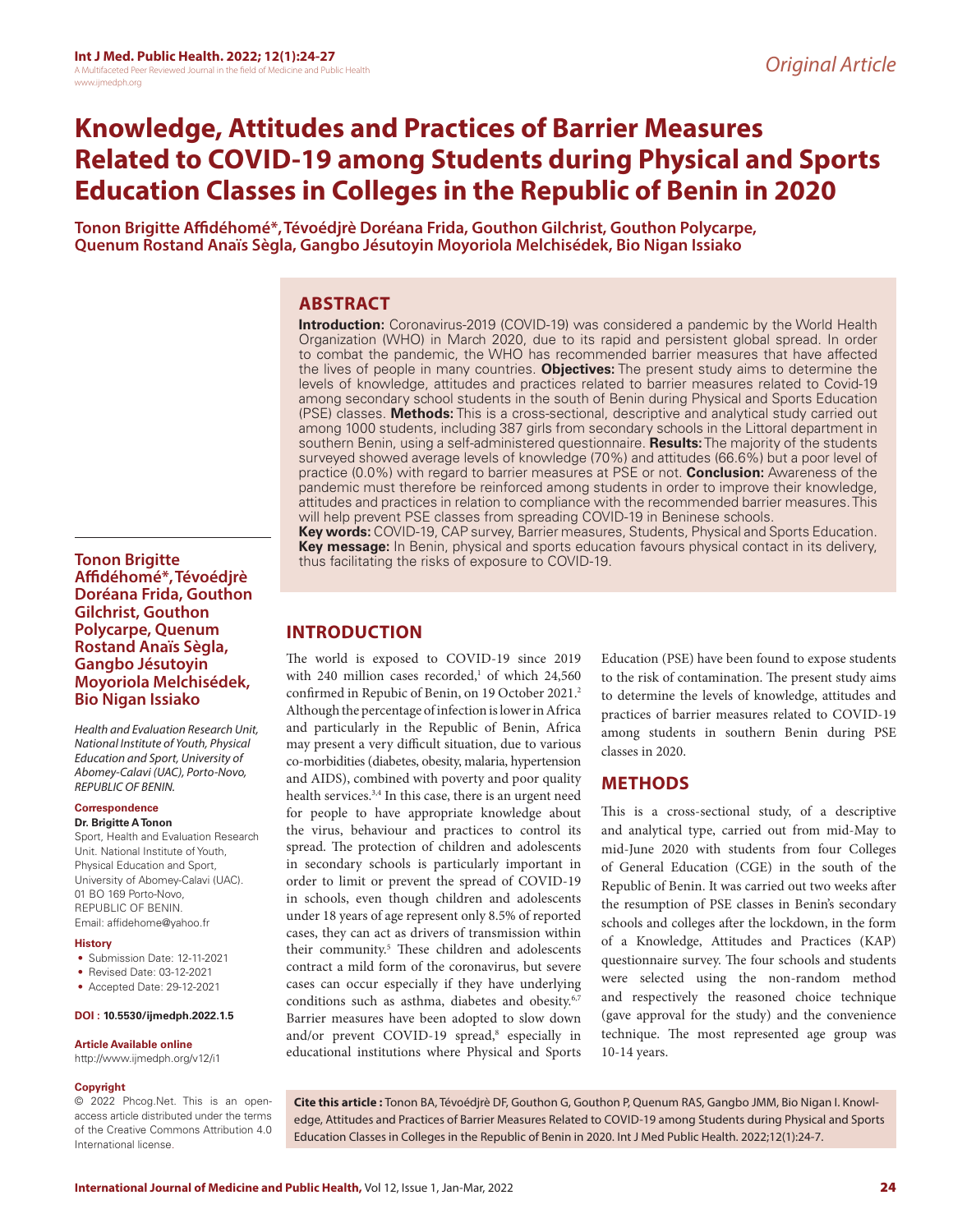The study sample consisted of 1,000 surveyed students aged 10 to 18, of whom 613 were boys. The respondents met the following inclusion criteria: be a regularly enrolled student for the academic year 2019-2020 in one of the selected schools; be a regularly participate in PSE class after the lockdown; filled out an informed free consent form to participate in the study and to have obtained parental permission, as well as permission from the school's parent association. Participants in the study were informed of the objectives of the study, reassured that their identities would be kept confidential and that the results would only be used for research purposes.

A four-part questionnaire was used to collect information from each student about their identification, knowledge, attitudes and practices (KAP) of COVID-19 barrier measures during PSE lessons. The questionnaire was pre-tested in two colleges not involved in the survey, with 1500 students, to assess the consistency of the questions. The questionnaire was largely based on the WHO CAP survey development guide9 and was self-administered to students by a team of interviewers familiar with such surveys.

The first part of the questionnaire asked for socio-demographic information of the participants including age, gender and parental education. The second part included ten items relating to knowledge, six for attitudes and seven for practices. The ten knowledge items explored six dimensions: origin, nature and cause of the disease; mode of transmission of the disease; symptoms of the disease; barrier measures to be respected; presence of cases of COVID-19 in the Republic of Benin; conditions for safe group physical and sports practice during the coronavirus pandemic. Attitudes towards the coronavirus were evaluated by six items addressing the following dimensions: frequent search for information on COVID-19; respect for barrier measures in life in general and during PSE lessons in particular; awareness of the high risk of contamination and of the need for instructions on COVID-19 during PSE. Practices were assessed through seven items covering the following dimensions: permanent wearing of masks and frequent disinfection and/ or washing of hands; other barrier measures related to COVID-19 in PSE classes; and use of teaching materials during the Covid-19 pandemic.

The three composite variables studied were the levels of knowledge, attitudes and practices related to COVID-19 barrier measures among students. Each item was answered as 'Good' or 'Poor'. The composite variables were all dichotomous and classified as 'high', 'medium' and 'low'. High levels of knowledge, attitudes and practices were obtained at the satisfaction of more than 80% correct answers per item; medium levels, between 60 and 80% and low, at the satisfaction of less than 60% correct answers. One point (01) is awarded for a high level of knowledge or attitudes or practices per item. Higher scores on all items indicate a high level of knowledge or attitudes or practices of COVID-19.

The recorded data were processed with Statistica software (Stat Soft, version 12). Descriptive statistics were presented as frequency and percentages (%) for categorical variables. The proportion comparison test was used to compare girls and boys.

## **RESULTS**

#### Socio-demographic characteristics

The majority of the subjects surveyed were boys (61.2%) and the most represented age group was 10-14 years (72.8%). A total of 56.2% of the parents of the pupils (56.2%) had a level of education corresponding to secondary education, followed by those who had studied in higher education, i.e. 23.4%.

#### Levels of knowledge

On the 10 items evaluated (Table 1), the students recorded a high level of knowledge (85%) relating to the origin and nature of the coronavirus, the mode of transmission, the most frequent symptoms, the barrier measures and the presence of Covid-19 in the Republic of Benin. They were, however, unaware of the conditions for safe physical exercise and sports during the pandemic (0.0%) and have an average knowledge of the age groups most affected by the coronavirus (78.2%) and the isolation of sick and contact cases of Covid-19 (77.6%). Male students had a high level of knowledge about Covid-19 for 8 out of 10 items (80%) compared to 6 out of 10 (60%) for girls.

#### Levels of Attitude

Table 2 shows that on the six items evaluated, the respondents showed a high level of attitudes towards 4 (66.6%). A medium level of attitudes was observed for the need to have a mask (72.8%) and a low level for wearing a mask during PSE lessons (54.1%). Female students showed a high level of attitudes for 5 out of 6 items (83.3%) compared to 4 (66.6%) for male students.

#### **Table 1: Levels of COVID-19 knowledge of surveyed students (***n* **= 1000).**

| <b>Levels of knowledge</b>                                                                                                           | Good          |                         |                          | Poor                  |                         |                                      |  |
|--------------------------------------------------------------------------------------------------------------------------------------|---------------|-------------------------|--------------------------|-----------------------|-------------------------|--------------------------------------|--|
| <b>Items</b>                                                                                                                         | TS<br>n(%)    | Girls<br>n(%)           | <b>Boys</b><br>n.<br>(%) | <b>TS</b><br>n (%)    | Girls<br>n(%)           | <b>Boys</b><br>$\overline{ }$<br>(%) |  |
| 1. Origin, nature and<br>cause of coronavirus                                                                                        | 999<br>(99.9) | 387<br>(100)            | 612<br>(99.8)            | 01<br>(0.1)           | $\overline{0}$<br>(0.0) | 1<br>(0.2)                           |  |
| 2. Mode of transmission<br>(coughing, sneezing,<br>talking, singing or<br>breathing deeply,<br>contact with<br>contaminated surface) | 946<br>(94.6) | 335<br>(88.6)           | 611<br>(99.7)            | 54<br>(5.4)           | 52<br>(11.4)            | 02<br>(0.3)                          |  |
| 3. Frequent clinical<br>symptoms (fever, cough,<br>fatigue, loss of smell or<br>taste)                                               | 855<br>(85.5) | 242<br>(62.5)           | 613<br>(100)             | 145<br>(14.5)         | 145<br>(37.5)           | $\overline{0}$<br>(0.0)              |  |
| 4. Barrier measures to<br>be adopted (wearing<br>a mask, washing or<br>disinfecting hands,<br>distancing, isolation, etc.)           | 980<br>(97.9) | 379<br>(97.9)           | 601<br>(98.0)            | 21<br>(2.1)           | 8<br>(2.1)              | 12<br>(2.0)                          |  |
| 5. Existence of<br>COVID-19 cases in<br>Benin                                                                                        | 932<br>(93.2) | 329<br>(87.0)           | 603<br>(98.4)            | 68<br>(6.8)           | 58<br>(13.0)            | 10<br>(1.6)                          |  |
| 6. Is it a contagious<br>disease                                                                                                     | 999<br>(99.9) | 386<br>(99.7)           | 613<br>(100)             | $\mathbf{1}$<br>(0.1) | $\mathbf{1}$<br>(0.3)   | $\theta$<br>(0.0)                    |  |
| 7. Human organ most<br>affected by COVID-19                                                                                          | 968<br>(96.8) | 373<br>(96.4)           | 595<br>(97.1)            | 32<br>(3.2)           | 14<br>(3.6)             | 18<br>(2.9)                          |  |
| 8. Age groups most<br>affected by COVID-19                                                                                           | 782<br>(78.2) | 210<br>(54.3)           | 572<br>(93.3)            | 218<br>(21.8)         | 177<br>(45.7)           | 41<br>(6.7)                          |  |
| 9. Patients and Contact<br>cases of COVID-19 are<br>immediately isolated                                                             | 776<br>(77.6) | 198<br>(51.2)           | 473<br>(77.2)            | 224<br>(22.4)         | 189<br>(48.8)           | 140<br>(22.8)                        |  |
| 10. Conditions for<br>safe physical activity<br>and sports during<br>COVID-19                                                        | 00<br>(0.0)   | 0 <sup>0</sup><br>(0.0) | 00<br>(0.0)              | 1000<br>(100)         | 387<br>(100)            | 613<br>(100)                         |  |

n: sample size ; % : percentage ; TS : total sample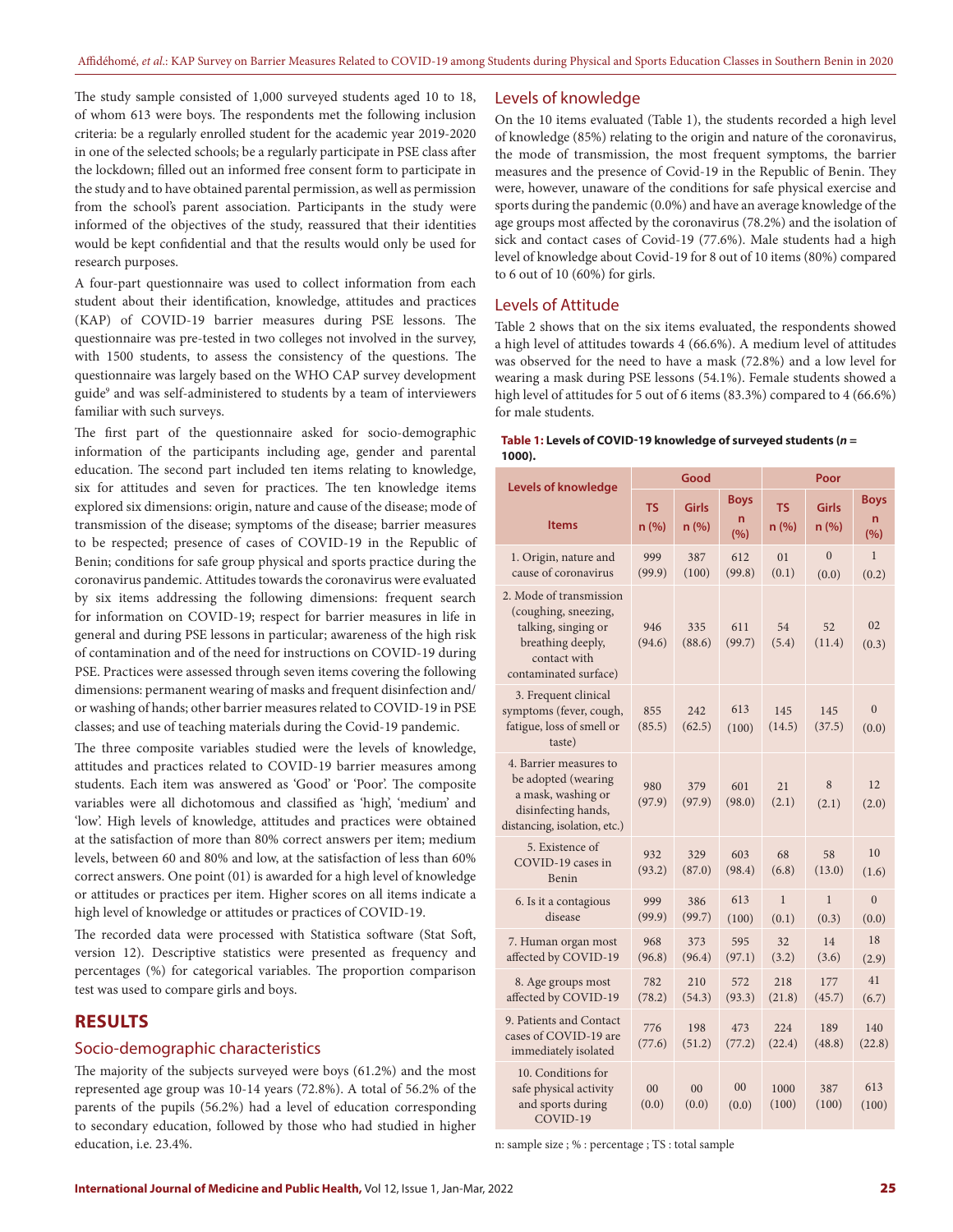#### **Table 2: Attitudes towards COVID-19 of the students surveyed (***n* **= 1000).**

| Levels of attitude                                                                 |             | Good         |             |           | Poor         |               |  |
|------------------------------------------------------------------------------------|-------------|--------------|-------------|-----------|--------------|---------------|--|
|                                                                                    | <b>TS</b>   | <b>Girls</b> | <b>Boys</b> | <b>TS</b> | <b>Girls</b> | <b>Boys</b>   |  |
| <b>Items</b>                                                                       | n(%)        | n(%)         | n (%)       | n (%)     | n(%)         | $n$ (%)       |  |
| 1. Searching for COVID-19 related information via media (TV, newspapers,<br>radio) | 986 (98.6)  | 376 (97.2)   | 610(99.5)   | 14(1.4)   | 11(2.8)      | 03(0.5)       |  |
| 2. COVID-19 can be avoided                                                         | 980 (98.0)  | 379 (97.9)   | 601(98.1)   | 20(2.0)   | 8(2.1)       | 12(1.9)       |  |
| 3. Need for mask(s)                                                                | 728 (72.8)  | 302(78.0)    | 426(69.5)   | 272(27.2) | 85(22.0)     | 187<br>(30.5) |  |
| 4. Wearing masks during Physical and Sports Education                              | 541(54.1)   | 312(80.6)    | 229(37.4)   | 459(45.9) | 75(19.4)     | 384<br>(67.6) |  |
| 5. Practice of Physical and Sports Activities during the pandemic                  | 978 (97.8)  | 379 (97.9)   | 599 (97.7)  | 22(2.2)   | 8(2.1)       | 14(2.3)       |  |
| 6. Instructions received in relation to barrier measures during PSE classes        | 1000(100.0) | 387 (100)    | 617(100)    | 00(0.0)   | 00(0.0)      | 00(0.0)       |  |

n: sample size ; % : percentage ; TS : total sample

#### **Table 3: Levels of Covid-19 practices of surveyed students (***n* **= 1000).**

| <b>Levels of attitude</b>                                  |            | Good         |             |            | Poor         |             |  |
|------------------------------------------------------------|------------|--------------|-------------|------------|--------------|-------------|--|
|                                                            | <b>TS</b>  | <b>Girls</b> | <b>Boys</b> | <b>TS</b>  | <b>Girls</b> | <b>Boys</b> |  |
| <b>Items</b>                                               | n (%)      | n (%)        | n (%)       | n (%)      | n (%)        | n (%)       |  |
| 1. Frequent wearing of masks                               | 573(57.3)  | 320(82.7)    | 253(41.3)   | 427(42.7)  | 67(17.3)     | 360(58.7)   |  |
| 2. Wearing masks during physical education classes         | 572(57.2)  | 134(34.6)    | 438(71.5)   | 428(42.8)  | 253(65.4)    | 175(28.5)   |  |
| 3. More frequent hand washing due to COVID-19 (PSE or not) | 460(46)    | 136(35.1)    | 504(82.2)   | 540 (54)   | 251(64.9)    | 109(17.8)   |  |
| 4. Hand washing device near the grounds                    | 498 (49.8) | 81(20.9)     | 417(68.0)   | 502(50.2)  | 306(79.1)    | 196(32.0)   |  |
| 5. Disinfection of PSE teaching materials                  | 362(36.2)  | 242(62.5)    | 120(19.6)   | 638 (63.8) | 145(37.5)    | 493 (80.4)  |  |
| 6. Avoiding grouping in PSE class                          | 634 (63.4) | 146(37.7)    | 488(79.6)   | 366(36.6)  | 241(62.3)    | 125(20.4)   |  |
| 7. Hand contact when greeting or congratulating            | 160(16.0)  | 92(23.7)     | 68(11.1)    | 840 (84.0) | 295(76.2)    | 545 (88.9)  |  |

n: sample size ; % : percentage ; TS : total sample

## Levels of practice

Of the seven (07) items used to assess the level of practice of students in relation to the COVID-19 (Table 3) during PSE lessons, none had a high level of practice (0.0%). For more than the majority of the respondents, the didactic material was not washed or disinfected (63.8%) and physical contact to greet or congratulate each other was frequent (84%). Female students had a high level of practice in frequently wearing masks (82.7%) and males in frequently washing their hands (82.2%).

### Levels of knowledge, attitudes and practices

Table 4 shows that overall, the students surveyed had an average level of knowledge and attitudes about COVID-19 in PSE classes but a low level of practices regarding barrier measures. Average levels of knowledge about COVID-19 were recorded for girls (60%) and boys (80%), while for attitude's, female respondents had a high level (83.3%) and boys an average level (66.6%). Both girls and boys had a low level (14.3%) of practices related to Covid-19.

# **DISCUSSION**

This study aimed to determine the levels of knowledge, attitudes and practices of students regarding barrier measures in Physical and Sports Education classes during the COVID-19 epidemic in the South in the Republic of Benin. Various arrangements were made to ensure the reliability of the data collected. These included the interviewing team, which was accustomed to such surveys and maintained throughout the

**Table 4: Assessment of levels of knowledge, attitudes and practices relating to the COVID-19 barrier measures (***n* **= 1000).**

|                  | <b>Scores</b>        |                  |                  |  |  |  |
|------------------|----------------------|------------------|------------------|--|--|--|
| <b>Variables</b> | <b>Connaissances</b> | <b>Attitudes</b> | <b>Pratiques</b> |  |  |  |
| Total sample     | 7/10(70%)            | $4/6(66,66\%)$   | $0/7(0.0\%)$     |  |  |  |
| Girls            | $6/10(60\%)$         | $5/6(83,3\%)$    | $1/7(14,3\%)$    |  |  |  |
| <b>Boys</b>      | $8/10(80\%)$         | $4/6(66,66\%)$   | $1/7(14,3\%)$    |  |  |  |

% : percentage.

data collection process to reduce systematic error; the questionnaire was pre-tested twice to assess the consistency of the questions and the consistency of the responses. The reliability of the data collection form was based largely on proven research on knowledge, attitudes and practices in other countries and on other topics.<sup>9,10</sup> The operational aspects of the levels of knowledge, attitudes and practices of these students really helped to appreciate these composite variables. However, the results obtained remain valid for this population of students and the data collected could provide useful baseline information on which researchers could build to undertake an intervention study. The results showed that, in general, the participants had average levels of knowledge and attitudes about COVID-19 but practices towards the coronavirus.